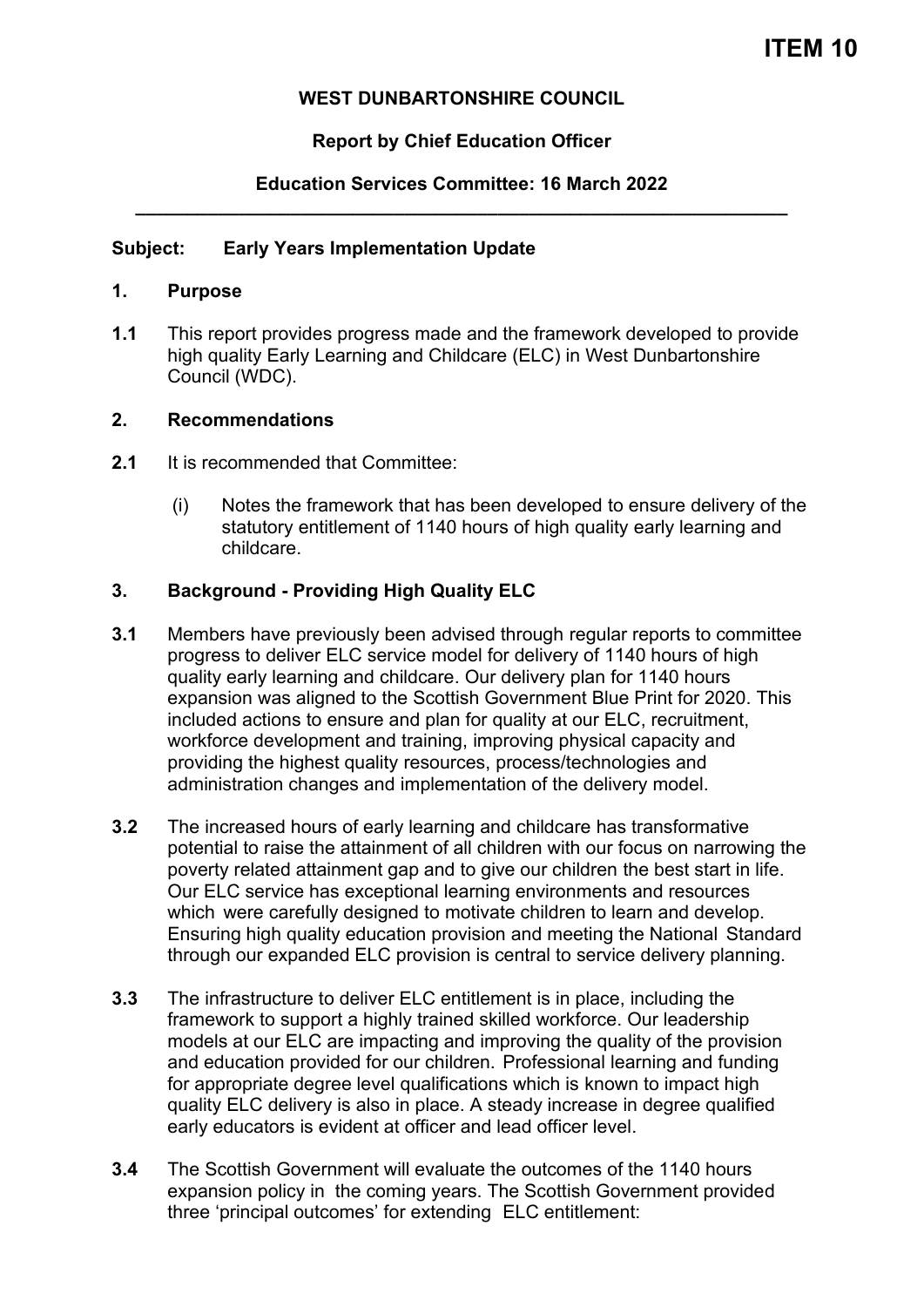- Children's development improves and the attainment gap narrows;
- Parents' opportunities to take up work, training, or study increase; and
- Family wellbeing improves through enhanced nurture and support.
- **3.5** The West Partnership local authorities have commissioned an evaluative study of the impact of 1140 hours. The planned longitudinal study will evaluate and focus on two primary areas:
	- Outcomes for children (development and attainment)
	- Experiences of stakeholders (practitioners, parents, children, and wider/consequent stakeholders such as primary practitioners).

## **4. Main Issues**

# **Providing High Quality ELC**

- **4.1** Our expansion of ELC supports the vision of an education system that delivers both excellence and equity in equal measure for all children, with regard to the development of physical, cognitive and social skills. Research has shown that good quality ELC can have a positive effect on the educational, cognitive, behavioural and social outcomes for children in both the short and long term, including those who are most deprived in terms of household income. At this time it is too early to measure the impact of the extended hours but the ambition is to change and improve outcomes for children.
- **4.2** The socio-economic gap in cognitive development opens up well before children start primary school which is evident at our ELC from the very youngest children in our care. Many of our children experience disadvantages from birth onwards which impacts adversely on their life chances, resulting in poor health, employment, educational and social outcomes. The ELC plan for our most vulnerable children to provide placements for eligible 2 year olds is part of our early intervention strategy for children and families who need it most. Our capacity to do this is increasing as we realign our models and provide Funding Follows the Child placements with funded providers including childminders, partner providers and WDC ELC settings. Plans for one year olds are delayed due to the pandemic but those plans will support our most vulnerable families.

# **Deferred Entry to School**

**4.3** In August 2023 our families may make the choice of deferring sending their children to school. The Provision of Early Learning and Childcare (Specified Children) (Scotland) Amendment Order 2020 was approved by the Scottish Parliament on 3 February 2021. The purpose is to entitle all children who defer their primary one start to benefit automatically from an additional year of funded ELC from August 2023. Five local authorities are piloting this offer from August 2022. Educational Services are preparing to deliver this policy across areas such as planning, marketing to parents and capacity. Our admissions policy and registration information has been updated to ensure that deferred entry policy change is clear for parents.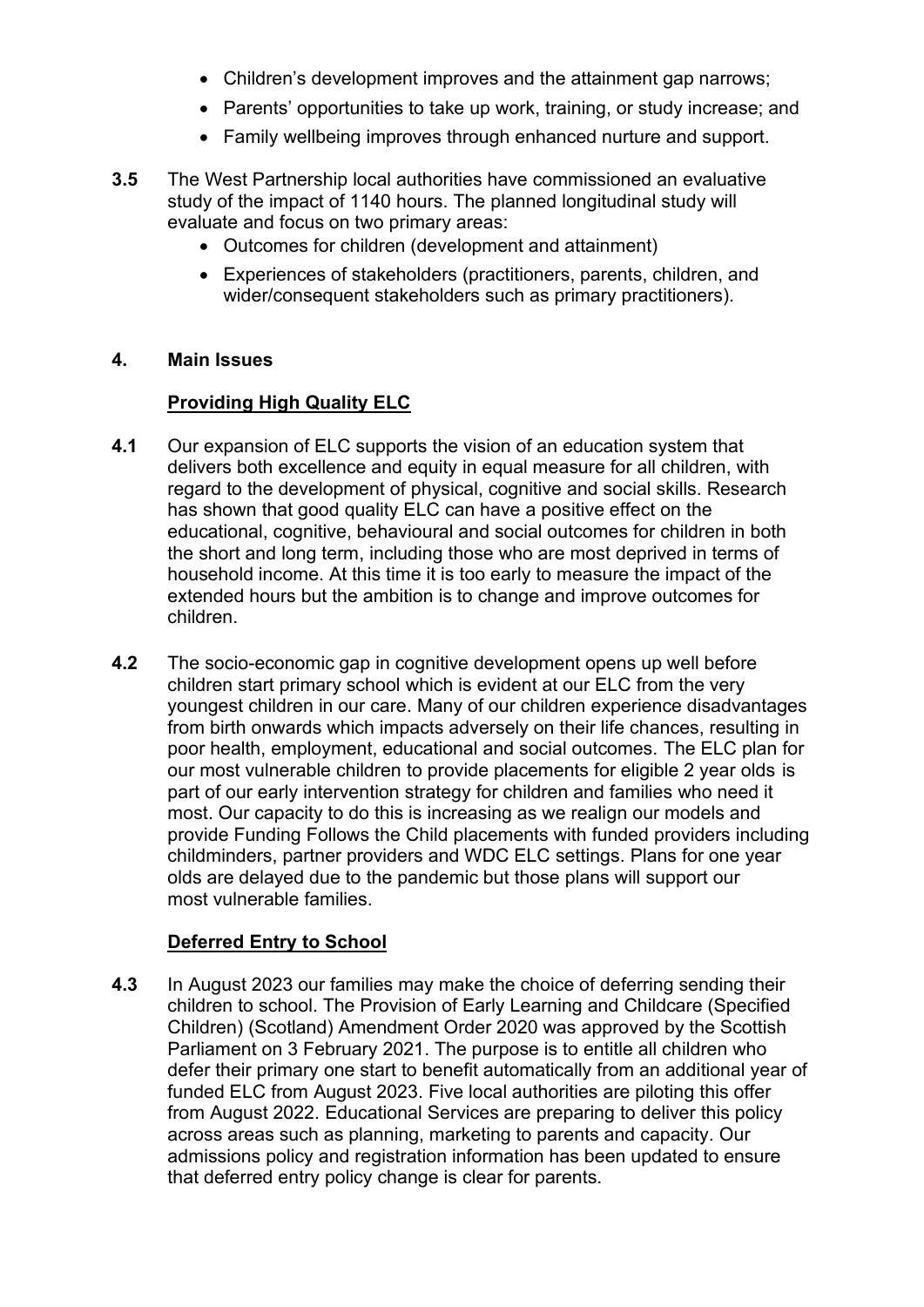- **4.4** Prior to the pandemic the number of deferred applicants was steady at approximately 30 children annually. A steep rise occurred in 2019/20 to over 50 applications, which is a continuing trend. This session just over 100 parents chose to defer their child's entry to school. There is a spread of applications across all areas including our most deprived communities.
- **4.5** Capacity created for 1140 hours at our ELC will allow us to provide places for deferred entry children in most geographical areas. We are working on a plan for additional ELC capacity in the Alexandria area at Christie Park Primary School. Our ELC and schools are aware of the policy change and how this could impact curriculum rationale and delivery as the composition of P.1 could change with age range up to six years. Likewise our ELC will have older children who will require an appropriate curriculum model.

## **Play Pedagogy**

- **4.6** Realising the Ambition: Being Me, national practice guidance is the framework for all education practitioners at early level in ELC and primary to provide the play pedagogy expected at that age and stage.
- **4.7** Our improved approaches and investment in play and learning at early level has supported children to transition successfully from ELC to P.1. The extended hours must improve outcomes for children. These extended hours provide children with the opportunity to deepen and broaden their learning and development, rather than progressing through the curriculum quickly, without depth of learning. If more parents defer their child's learning the curriculum design at ELC and P.1 will change to meet the needs of a wider age range.
- **4.8** Through the attainment challenge, approaches to learning using play methodology, is well established in our schools and ELC. Shared pedagogy across early level is a key priority. The importance of play at early level and the continued approach at P.1 and its place in our approaches to learning are embedded. Practitioners at early level P.1 value play; they understand its importance for young children to develop their cognitive, social, emotional and physical capacities.
- **4.9** At our campus schools with ELC we have introduced the One-ery model approach to learning, which is a model of curriculum delivery based on play pedagogy and nurturing approaches at P.1 and ELC. Our aim is to provide a universal and targeted approach to support children in our One-ery classrooms. This blended approach will increase the reach of nurturing approaches at this early stage and provide the early intervention required for some children. This blended approach of Enhanced Nurture within One-ery classrooms means that we can retain the best of nurturing approaches and move forward with the pedagogy of play which we know children at this stage in their development and learning benefit from.

# **5. ELC Improvement Framework**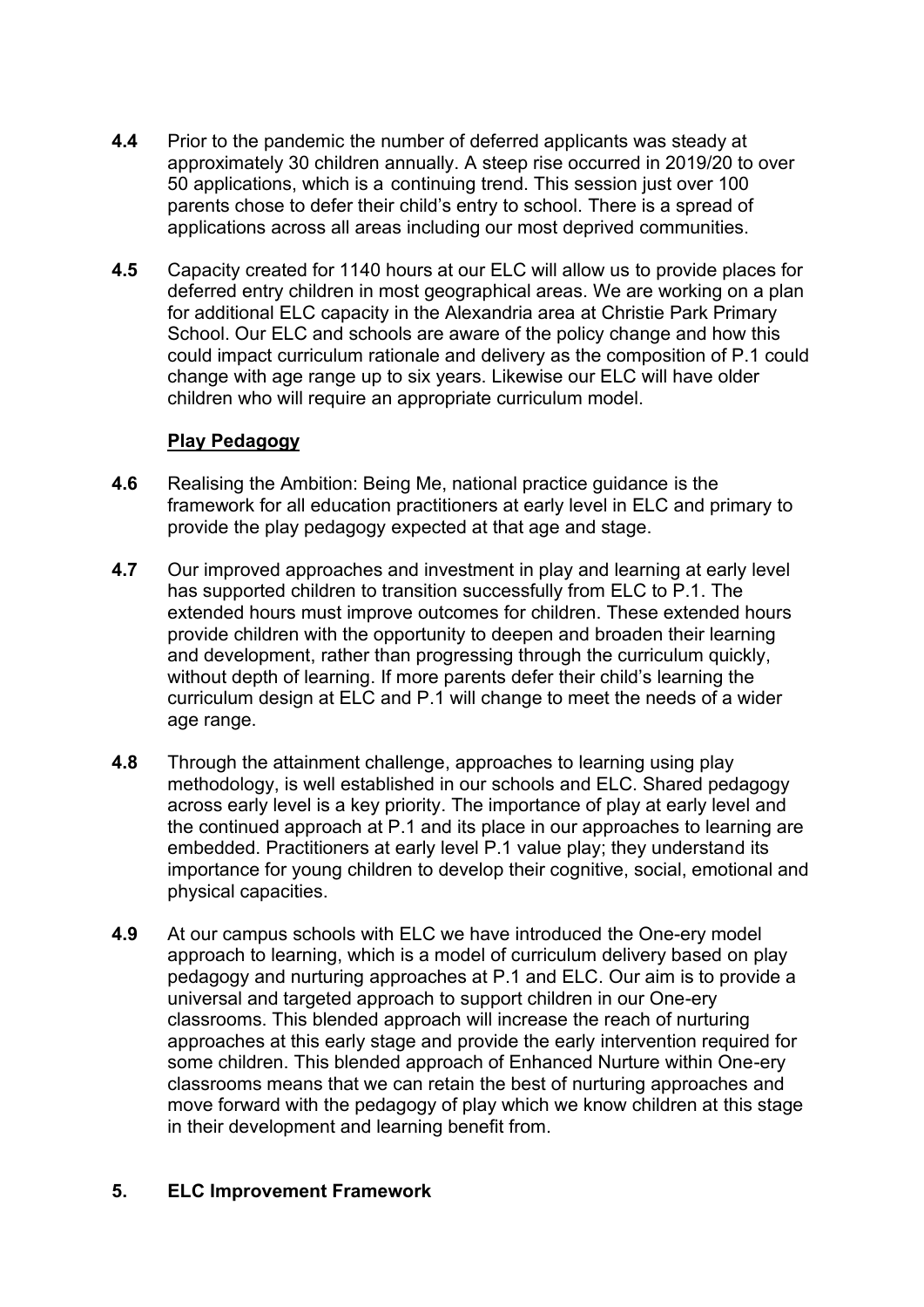- **5.1** A central team of officers works closely with Care Inspectorate and Education Scotland to support ELC improvement, to develop the skills, knowledge and expertise of our ELC leadership teams to self-evaluate and plan for improvement.
- **5.2** Our Improvement Framework has been designed to build capacity for high quality ELC and continuous improvement. Self-evaluation is well embedded in our schools and ELC however, this ELC improvement framework brings together the core self-evaluation areas which Care Inspectorate, the National Standard Criteria and Education Scotland self-evaluation documents and their focus quality indicators when inspecting and quality assuring ELC. This is key support for new ELC and leaders to deliver Funding Follows the Child.
- **5.3** A Framework for Critically Reflective Practice, developed by Education Services for our ELC, brings together the criteria for the National Standard, the Health and Social Care Standards and How Good is our Early Learning and Childcare. As well as the research from the national practice document Realising the Ambition: Being Me which is referenced for ease. The intention is to provide reflective questions which will help practitioners to focus critically on practice in order to improve learning for children.

## **6. People Implications**

**6.1** As previously reported a high quality, diverse and well-qualified professional workforce is key to delivering the expansion and the quality of ELC.

#### **7. Financial and Procurement Implications**

**7.1** As reported previously to ensure that it is protected for investment in early learning and childcare, the multi-year funding package for expansion is allocated through a specific grant. There are no changes to the multi-year funding allocation to this authority; figures are cumulative. The multi-year allocations for West Dunbartonshire:

| <b>Financial Year</b> | <b>Revenue</b> | <b>Capital</b> |
|-----------------------|----------------|----------------|
|                       | £m             | £m             |
| 2018/19               | 1.410          | 0.580          |
| 2019/20               | 5.268          | 2.380          |
| 2020/21               | 8.717          | 4.480          |
| 2021/22               | 9.723          | 5.880          |

**7.2** The final ELC projects for the expansion model have been agreed. The projects are: Linnvale ELCC, Dalmonach ELCC, St. Mary's Alexandria, Christie Park Primary School. Budget has been allocated for these projects within existing budgeted resources.

#### **8. Risk Analysis**

#### **8.1 The Key Risks:**

• The quality of ELC at all funded providers to ensure that they meet the National Standard Criteria.